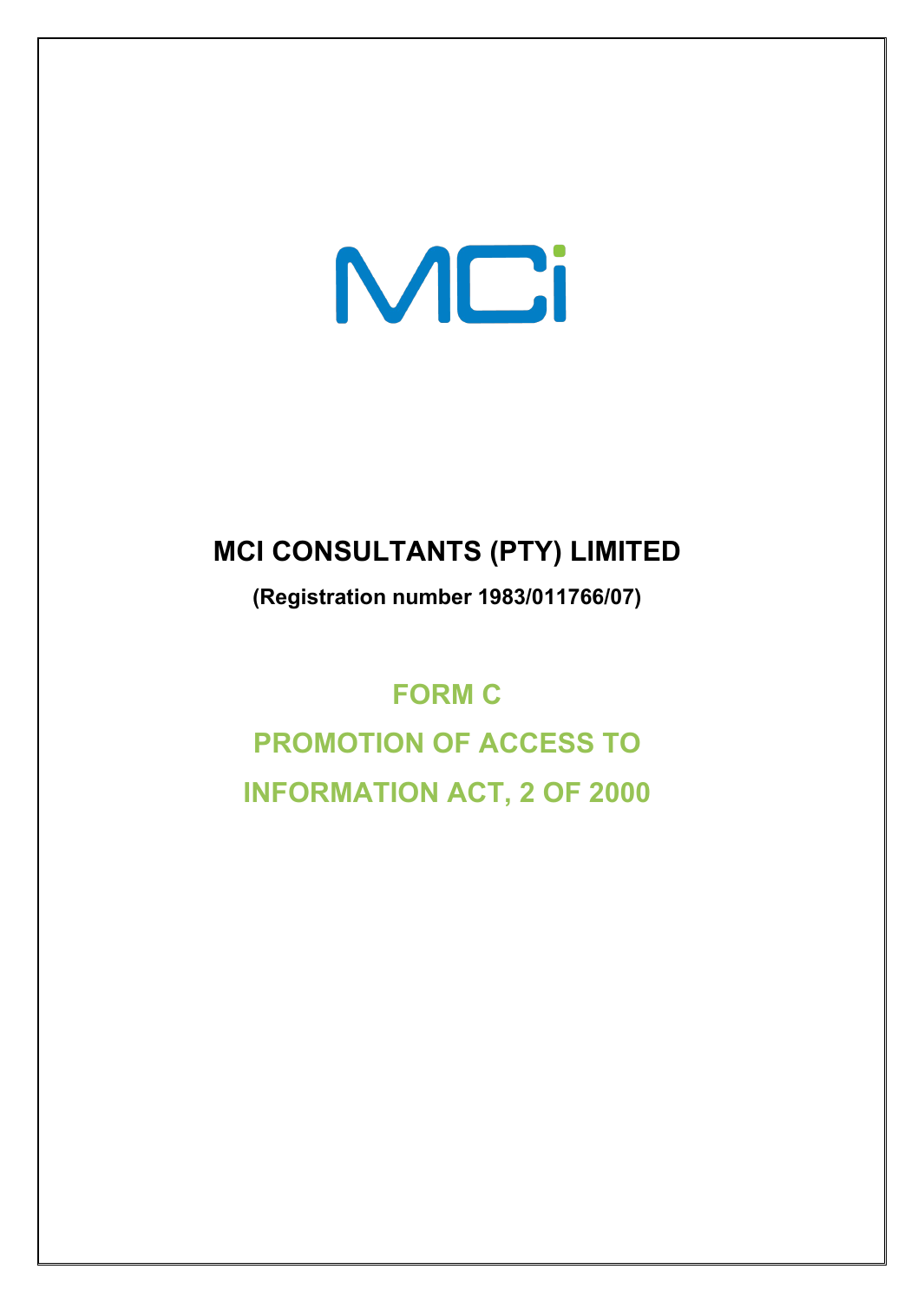# **FORM C**

#### **REQUEST FOR ACCESS TO RECORD OF PRIVATE BODY**

(Section 53(1) of the Promotion of Access to Information Act, 2000 (Act No. 2 of 2000)

[Regulation 10]

#### **A. PARTICULARS OF PRIVATE BODY**

The Head:

#### **B. PARTICULARS OF PERSON REQUESTING ACCESS TO THE RECORD**

| (a) | The particulars of the person who requests access to the record must be given below.                |
|-----|-----------------------------------------------------------------------------------------------------|
| (b) | The address and/or fax number in the Republic to which the information is to be sent must be given. |
| (b) | Proof of the capacity in which the request is made, if applicable, must be attached.                |

Full names and surname: Identity number: Postal address: Fax number: Telephone number: E-mail address: Capacity in which request is made, when made on behalf of another person:

#### **C.PARTICULARS OF PERSON ON WHOSE BEHALF REQUEST IS MADE**

This section must be completed *ONLY if* a request *for information is* made on behalf of *another* person.

Full names and surname:

Identity number: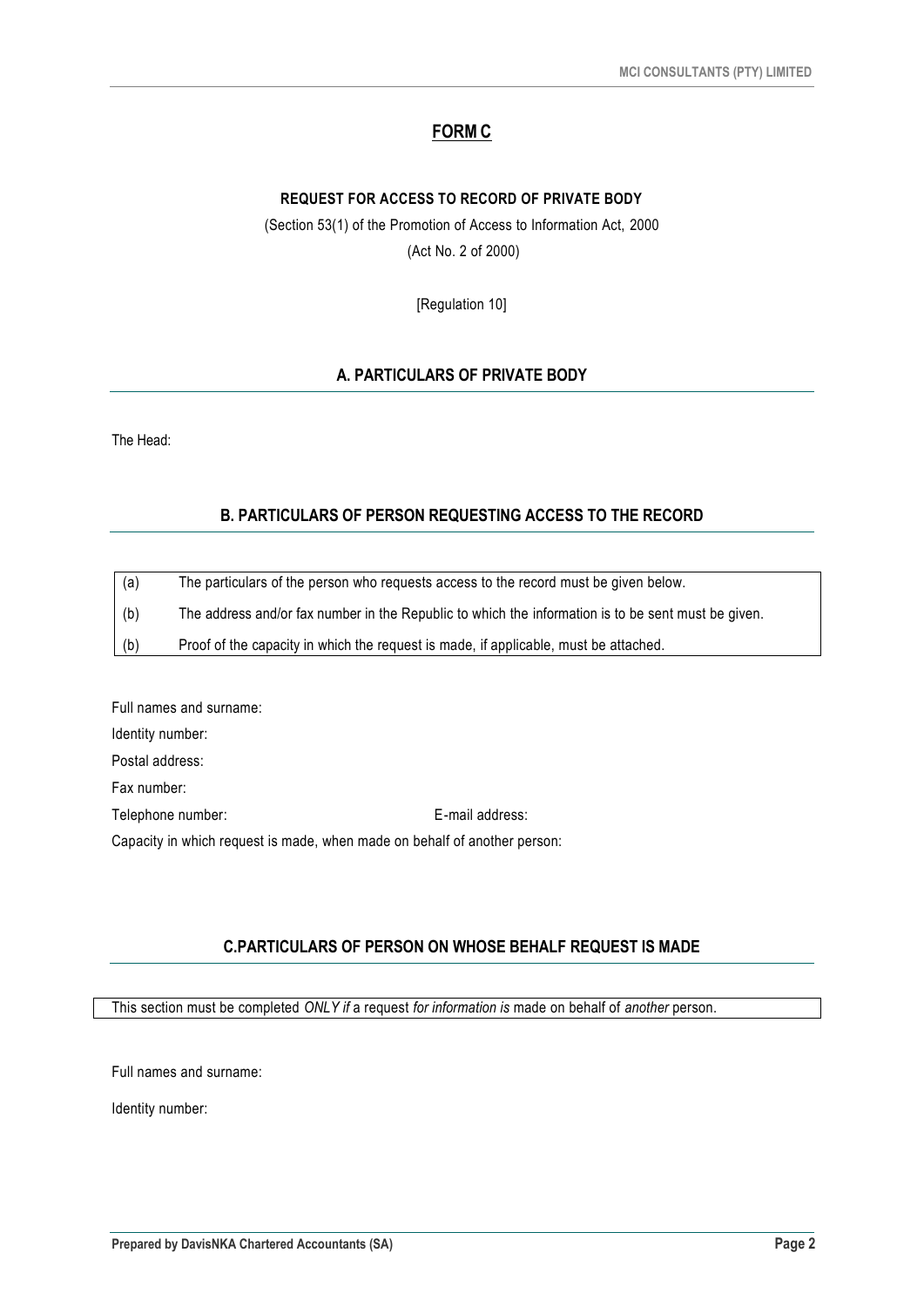# **D. PARTICULARS OF RECORD**

- (a) Provide full particulars of the record to which access is requested, including the reference number if that is known to you, to enable the record to be located.
- (b) If the provided space is inadequate, please continue on a separate folio and attach it to this form.

The requester must sign all the additional folios.

- 1 Description of record or relevant part of the record:
- 2 Reference number, if available:
- 3 Any further particulars of record

# **E.FEES**

- (a) A request for access to a record, other *than* a record containing personal information about yourself, will be processed only after a request fee has been paid.
- (b) You will be *notified of* the amount required to be paid as the request fee.
- (c) The fee payable for access to a record depends *on* the form *in which* access is required and the reasonable time *required* to search for and prepare a record.
- (d) If you qualify for exemption *of* the payment *of* any fee, please state the reason for exemption.

Reason for exemption from payment of fees:

# **F.FORM OF ACCESS TO RECORD**

If you are prevented by a disability to read, view or listen to the record in the form of access provided for in 1 to 4 hereunder, state your disability and indicate in which form the record is required.

| Disability: |   | Form in which record is required |  |
|-------------|---|----------------------------------|--|
| .           | . |                                  |  |

Mark the appropriate box with an X.

NOTES:

- (a) Compliance with your request in the specified form may depend on the form in which the record is available.
- (b) Access in the form requested may be refused in certain circumstances. In such a case you will be informed if access will be granted in another form.
- (c) The fee payable for access for the record, if any, will be determined partly by the form in which access is requested.

| 1. If the record is in written or printed form: |                 |  |                      |  |  |  |
|-------------------------------------------------|-----------------|--|----------------------|--|--|--|
|                                                 | copy of record* |  | inspection of record |  |  |  |
| 2. If record consists of visual images          |                 |  |                      |  |  |  |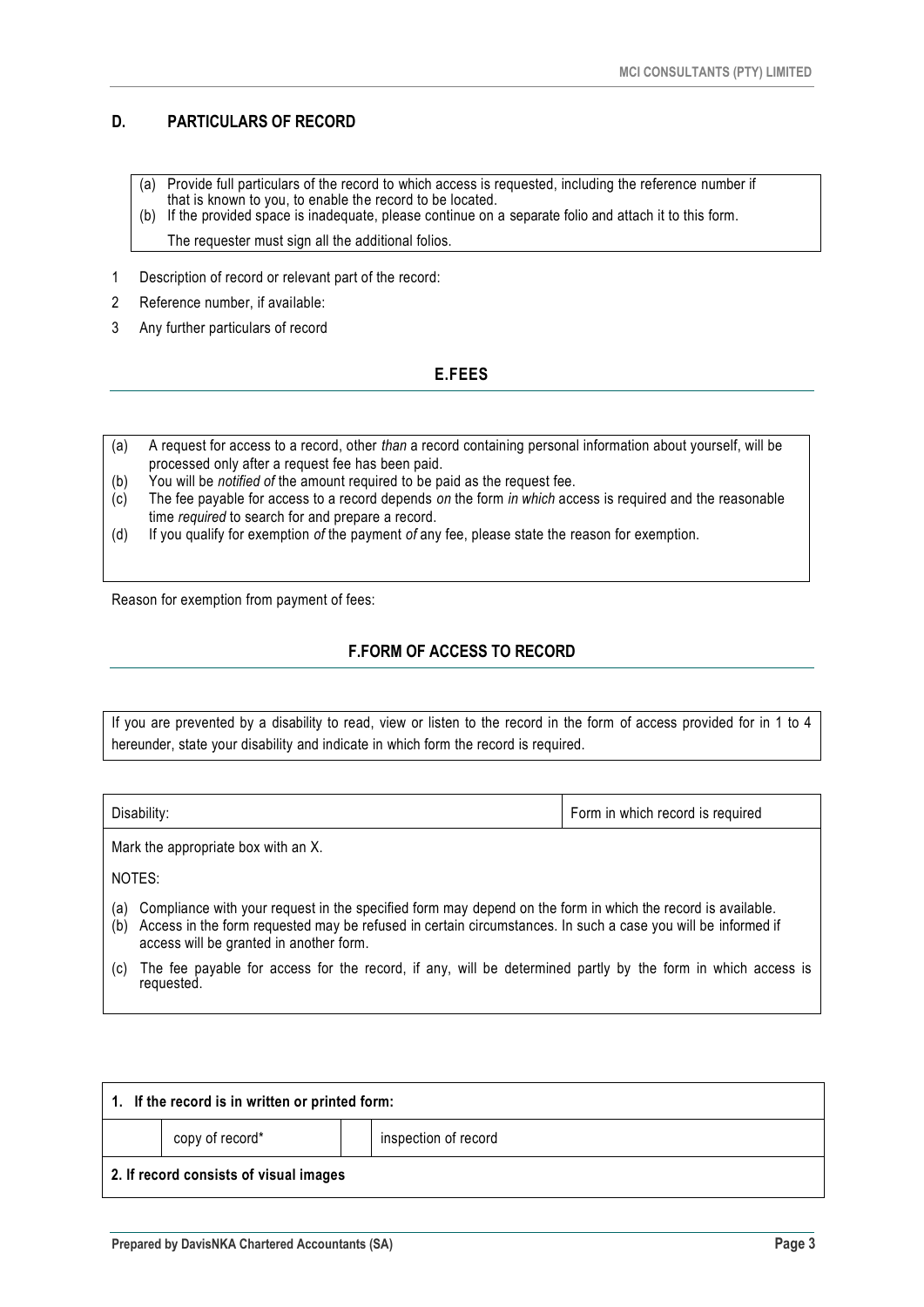| this includes photographs, slides, video recordings, computer-generated images, sketches, etc. |                                        |  |                              |  |                                 |                                 |  |  |  |
|------------------------------------------------------------------------------------------------|----------------------------------------|--|------------------------------|--|---------------------------------|---------------------------------|--|--|--|
|                                                                                                | copy of the images"<br>view the images |  |                              |  |                                 | transcription of the<br>images* |  |  |  |
| 3. If record consists of recorded words or information which can be reproduced in              |                                        |  |                              |  |                                 |                                 |  |  |  |
| sound:                                                                                         |                                        |  |                              |  |                                 |                                 |  |  |  |
|                                                                                                | listen to the soundtrack               |  | transcription of soundtrack* |  |                                 |                                 |  |  |  |
|                                                                                                | audio cassette                         |  | written or printed document  |  |                                 |                                 |  |  |  |
| 4. If record is held on computer or in an electronic or machine-readable form:                 |                                        |  |                              |  |                                 |                                 |  |  |  |
|                                                                                                | printed copy of record*                |  | printed copy of information  |  | copy in computer readable form* |                                 |  |  |  |
|                                                                                                |                                        |  | derived from the record"     |  |                                 | (stiffy or compact disc)        |  |  |  |
| If you requested a copy or transcription of a record (above), do you wish the                  |                                        |  |                              |  |                                 |                                 |  |  |  |
| copy or transcription to be posted to you?                                                     |                                        |  |                              |  | <b>YES</b>                      | NO                              |  |  |  |
| Postage is payable.                                                                            |                                        |  |                              |  |                                 |                                 |  |  |  |

# **G. PARTICULARS OF RIGHT TO BE EXERCISED OR PROTECTED**

If the provided space is inadequate, please continue on a separate folio and attach it to this form. The requester must sign all the additional folios.

- 1. Indicate which right is to be exercised or protected:
- 2. Explain why the record requested is required for the exercise or protection of the aforementi oned right:

# **H. NOTICE OF DECISION REGARDING REQUEST FOR ACCESS**

You will be notified in writing whether your request has been approved/denied. If you wish to be informed in another manner, please specify the manner and provide the necessary particulars to enable compliance with your request.

How would you prefer to be informed of the decision regarding your request for access to the record?